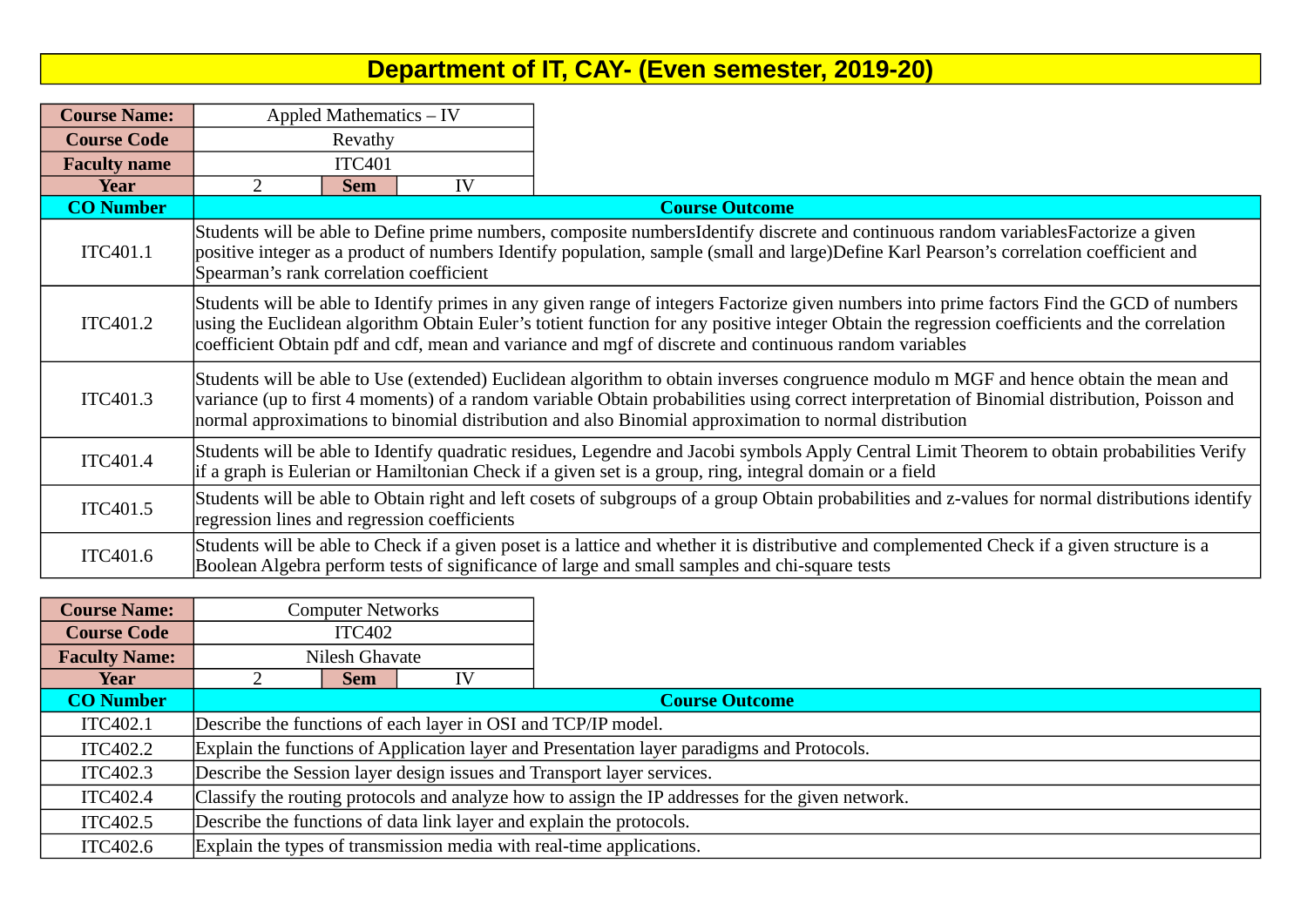| <b>Course Name:</b>  |                                                                                                                                                                                           | Operating system |                                                 |                                                                                                   |  |  |
|----------------------|-------------------------------------------------------------------------------------------------------------------------------------------------------------------------------------------|------------------|-------------------------------------------------|---------------------------------------------------------------------------------------------------|--|--|
| <b>Course Code</b>   |                                                                                                                                                                                           | <b>ITC403</b>    |                                                 |                                                                                                   |  |  |
| <b>Faculty Name:</b> |                                                                                                                                                                                           | Vaishali K       |                                                 |                                                                                                   |  |  |
| Year                 |                                                                                                                                                                                           | <b>Sem</b>       | ΙV                                              |                                                                                                   |  |  |
| <b>CO Number</b>     |                                                                                                                                                                                           |                  |                                                 | <b>Course Outcome</b>                                                                             |  |  |
| ITC403.1             |                                                                                                                                                                                           |                  |                                                 | To understand the main components of an OS & their functions.                                     |  |  |
| ITC403.2             |                                                                                                                                                                                           |                  | To study the process management and scheduling. |                                                                                                   |  |  |
| ITC403.3             |                                                                                                                                                                                           |                  |                                                 | To understand various issues in Inter Process Communication (IPC) and the role of OS in IPC.      |  |  |
| ITC403.4             | To understand the concepts and implementation Memory management policies and virtual memory.                                                                                              |                  |                                                 |                                                                                                   |  |  |
| ITC403.5             | To understand the working of an OS as a resource manager, file system manager, process manager, memory manager and I/O manager and<br>methods used to implement the different parts of OS |                  |                                                 |                                                                                                   |  |  |
| ITC403.6             |                                                                                                                                                                                           |                  |                                                 | To study the need for special purpose operating system with the advent of new emerging technology |  |  |

| <b>Course Name:</b> |                                                                                                |                    | Computer organaization & Architecture |                                                                                      |  |  |  |
|---------------------|------------------------------------------------------------------------------------------------|--------------------|---------------------------------------|--------------------------------------------------------------------------------------|--|--|--|
| <b>Course Code</b>  |                                                                                                | ITC404             |                                       |                                                                                      |  |  |  |
| <b>Faculty name</b> |                                                                                                | Janhavi Baikerikar |                                       |                                                                                      |  |  |  |
| Year                |                                                                                                | <b>Sem</b>         | IV                                    |                                                                                      |  |  |  |
| <b>CO Number</b>    |                                                                                                |                    |                                       | <b>Course Outcome</b>                                                                |  |  |  |
| ITC404.1            |                                                                                                |                    |                                       | Describe basic organization of computer and the architecture of 8086 microprocessor. |  |  |  |
| ITC404.2            |                                                                                                |                    |                                       | Implement assembly language program for given task for 8086 microprocessor.          |  |  |  |
| ITC404.3            | Demonstrate control unit operations and conceptualize instruction level parallelism.           |                    |                                       |                                                                                      |  |  |  |
| ITC404.4            | Demonstrate and perform computer arithmetic operations on integer and real numbers.            |                    |                                       |                                                                                      |  |  |  |
| ITC404.5            | Categorize memory organization and explain the function of each element of a memory Hierarchy. |                    |                                       |                                                                                      |  |  |  |
| ITC404.6            |                                                                                                |                    |                                       | Identify and compare different methods for computer I/O mechanisms.                  |  |  |  |

**–** 

| <b>Course Name:</b>  |                                                                | Automata Theory                                                                             |  |                                                                                                         |  |  |  |  |  |
|----------------------|----------------------------------------------------------------|---------------------------------------------------------------------------------------------|--|---------------------------------------------------------------------------------------------------------|--|--|--|--|--|
| <b>Course Code</b>   |                                                                | <b>ITC405</b>                                                                               |  |                                                                                                         |  |  |  |  |  |
| <b>Faculty Name:</b> |                                                                | Uday Nayak                                                                                  |  |                                                                                                         |  |  |  |  |  |
| Year                 |                                                                | Sem                                                                                         |  |                                                                                                         |  |  |  |  |  |
| <b>CO Number</b>     |                                                                |                                                                                             |  | <b>Course Outcome</b>                                                                                   |  |  |  |  |  |
| ITC405.1             |                                                                |                                                                                             |  | Understand, design, construct, analyze and interpret Regular languages, Expression and Grammars         |  |  |  |  |  |
| ITC405.2             |                                                                | Design different types of Finite Automata and Machines as Acceptor, Verifier and Translator |  |                                                                                                         |  |  |  |  |  |
| ITC405.3             |                                                                | Understand, design, analyze and interpret Context Free languages, Expression and Grammars   |  |                                                                                                         |  |  |  |  |  |
| <b>ITC405.4</b>      | Design different types of Push down Automata as Simple Parser. |                                                                                             |  |                                                                                                         |  |  |  |  |  |
| ITC405.5             |                                                                |                                                                                             |  | Design different types of Turing Machines as Acceptor, Verifier, Translator and Basic Computing Machine |  |  |  |  |  |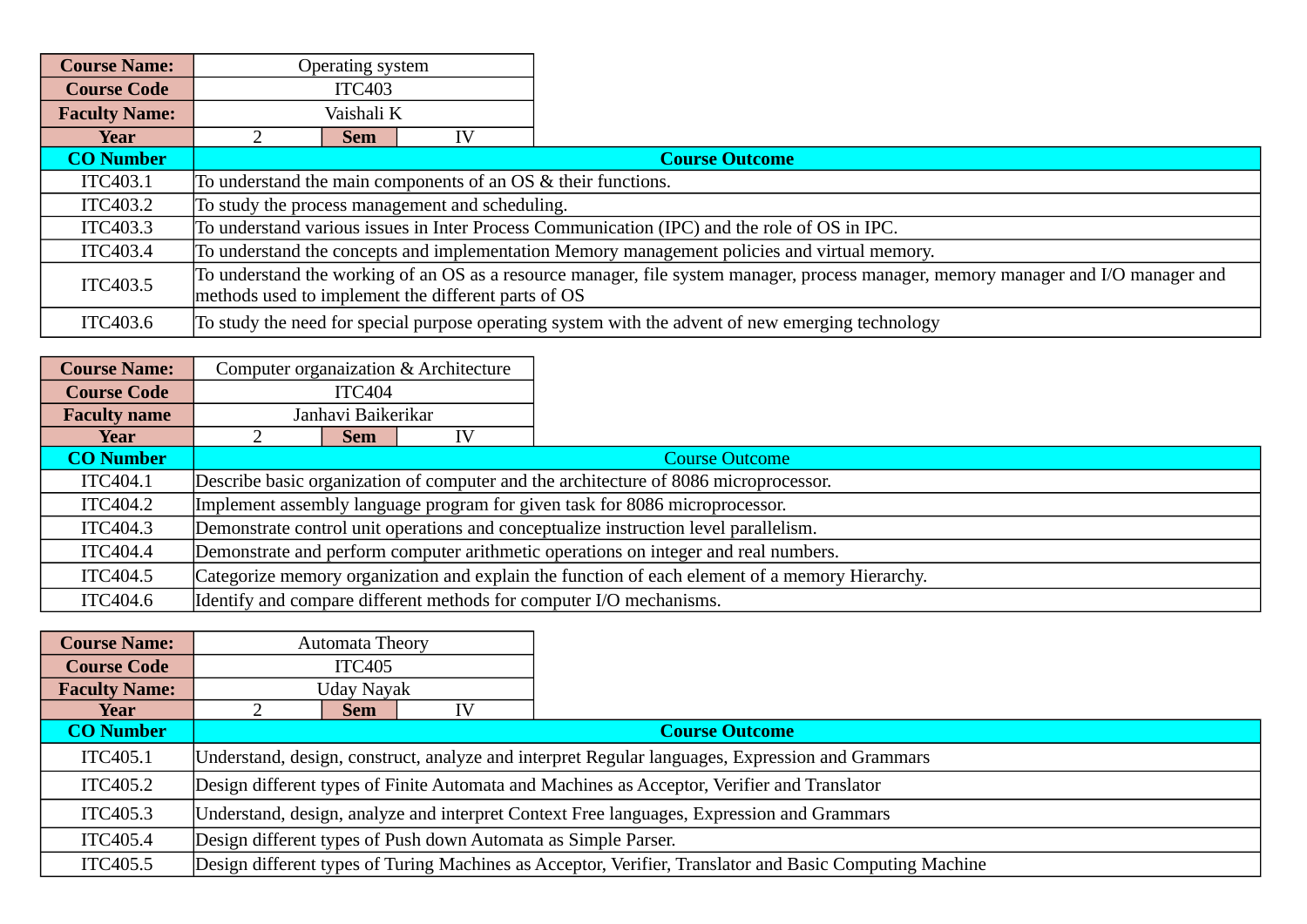| ITC405.6 | Compare, understand and analyze different languages, grammars, Automata and Machines and appreciate their power and convert Automata to' |
|----------|------------------------------------------------------------------------------------------------------------------------------------------|
|          | <b>Programs and Functions</b>                                                                                                            |

| <b>Course Name:</b>  |                                                                  | Networking lab |                                                              |                                                                                                               |  |
|----------------------|------------------------------------------------------------------|----------------|--------------------------------------------------------------|---------------------------------------------------------------------------------------------------------------|--|
| <b>Course Code</b>   | ITL401                                                           |                |                                                              |                                                                                                               |  |
| <b>Faculty Name:</b> | Nilesh                                                           |                |                                                              |                                                                                                               |  |
| Year                 |                                                                  | <b>Sem</b>     | ŢУ                                                           |                                                                                                               |  |
| <b>CO Number</b>     |                                                                  |                |                                                              | <b>Course Outcome</b>                                                                                         |  |
| <b>ITL401.1</b>      |                                                                  |                |                                                              | Execute and evaluate network administration commands and demonstrate their use in different network scenarios |  |
| ITL401.2             |                                                                  |                |                                                              | Demonstrate the installation and configuration of network simulator.                                          |  |
| ITL401.3             |                                                                  |                |                                                              | Demonstrate and measure different network scenarios and their performance behavior.                           |  |
| ITL401.4             | Analyze the contents the packet contents of different protocols. |                |                                                              |                                                                                                               |  |
| ITL401.5             | Implement the socket programming for client server architecture. |                |                                                              |                                                                                                               |  |
| ITL401.6             |                                                                  |                | Design and setup a organization network using packet tracer. |                                                                                                               |  |
|                      |                                                                  |                |                                                              |                                                                                                               |  |

| <b>Course Name:</b>  |                                    | Unix Lab           |                                                     |                                                                                                                                    |
|----------------------|------------------------------------|--------------------|-----------------------------------------------------|------------------------------------------------------------------------------------------------------------------------------------|
| <b>Course Code</b>   |                                    | <b>ITL402</b>      |                                                     |                                                                                                                                    |
| <b>Faculty Name:</b> |                                    | Vaishali           |                                                     |                                                                                                                                    |
| Year                 |                                    | <b>Sem</b>         | IV                                                  |                                                                                                                                    |
| <b>CO Number</b>     |                                    |                    |                                                     | <b>Course Outcome</b>                                                                                                              |
| ITL402.1             |                                    |                    |                                                     | To understand the main components of an OS & their functions.                                                                      |
| ITL402.2             |                                    |                    | To study the process management and scheduling.     |                                                                                                                                    |
| ITL402.3             |                                    |                    |                                                     | To understand various issues in Inter Process Communication (IPC) and the role of OS in IPC.                                       |
| ITL402.4             |                                    |                    |                                                     | To understand the concepts and implementation Memory management policies and virtual memory.                                       |
| ITL402.5             |                                    |                    | methods used to implement the different parts of OS | To understand the working of an OS as a resource manager, file system manager, process manager, memory manager and I/O manager and |
| ITL402.6             |                                    |                    |                                                     | To study the need for special purpose operating system with the advent of new emerging technology                                  |
|                      |                                    |                    |                                                     |                                                                                                                                    |
| <b>Course Name:</b>  |                                    |                    | Microprocessor programming Lab                      |                                                                                                                                    |
| <b>Course Code</b>   |                                    | <b>ITL403</b>      |                                                     |                                                                                                                                    |
| <b>Faculty Name:</b> |                                    | Janhavi Baikerikar |                                                     |                                                                                                                                    |
| <b>Year</b>          | IV<br>$\overline{2}$<br><b>Sem</b> |                    |                                                     |                                                                                                                                    |
| <b>CO Number</b>     |                                    |                    |                                                     | <b>Course Outcome</b>                                                                                                              |
| ITL403.1             |                                    |                    |                                                     | Describe basic organization of computer and the architecture of 8086 microprocessor.                                               |
| ITL403.2             |                                    |                    |                                                     | Implement assembly language program for given task for 8086 microprocessor.                                                        |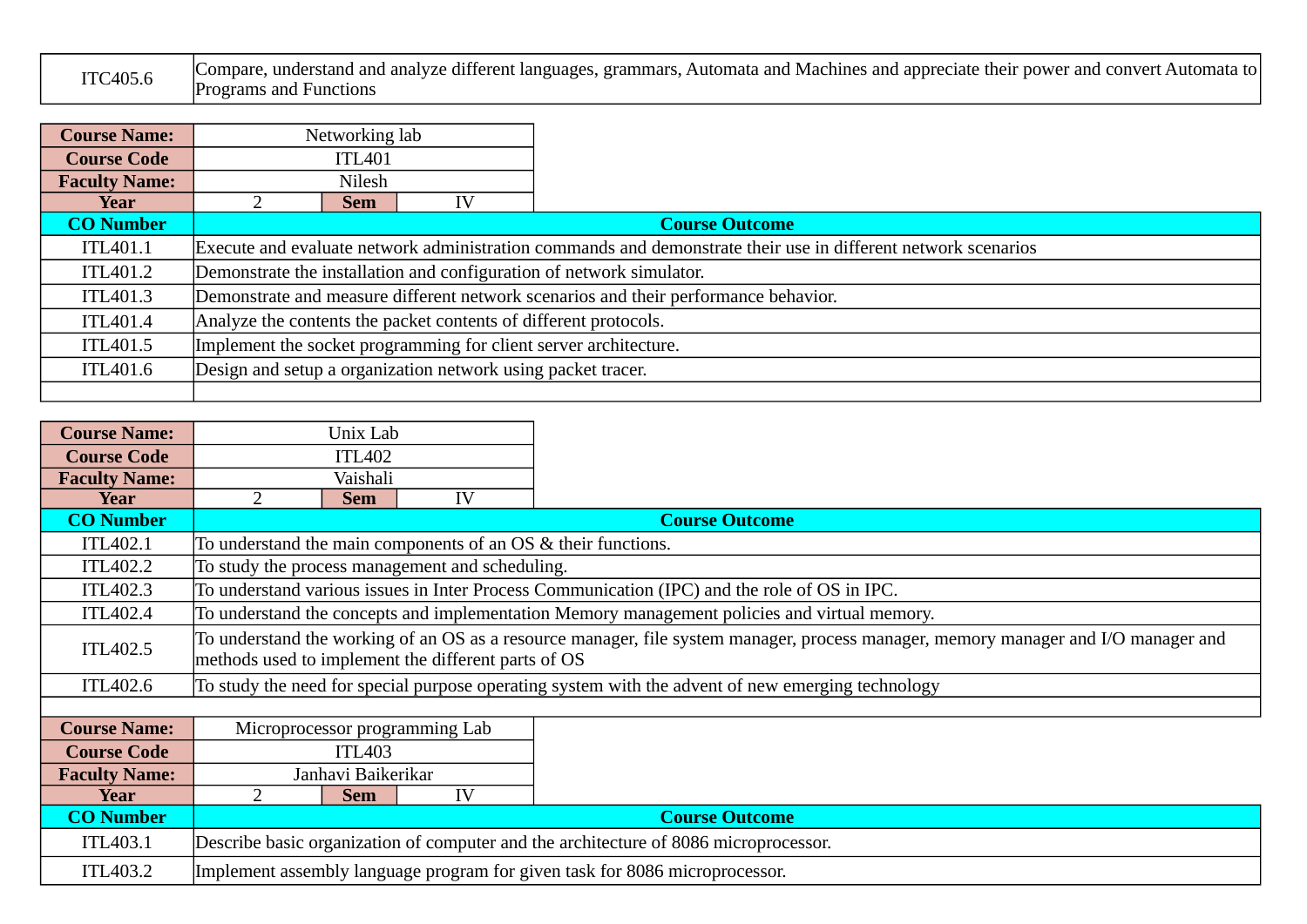| ITL403.3             | Demonstrate control unit operations and conceptualize instruction level parallelism.                                |  |  |  |  |  |
|----------------------|---------------------------------------------------------------------------------------------------------------------|--|--|--|--|--|
| ITL403.4             | Demonstrate and perform computer arithmetic operations on integer and real numbers.                                 |  |  |  |  |  |
| ITL403.5             | Categorize memory organization and explain the function of each element of a memory Hierarchy.                      |  |  |  |  |  |
| ITL403.6             | Identify and compare different methods for computer I/O mechanisms.                                                 |  |  |  |  |  |
|                      |                                                                                                                     |  |  |  |  |  |
| <b>Course Name:</b>  | Python Lab                                                                                                          |  |  |  |  |  |
| <b>Course Code</b>   | <b>ITL404</b>                                                                                                       |  |  |  |  |  |
| <b>Faculty Name:</b> | Shiv Negi                                                                                                           |  |  |  |  |  |
| Year                 | IV<br><b>Sem</b>                                                                                                    |  |  |  |  |  |
| <b>CO Number</b>     | <b>Course Outcome</b>                                                                                               |  |  |  |  |  |
| ITL404.1             | Able to describe the Numbers, Math functions, Strings, List, Tuples and Dictionaries in Python                      |  |  |  |  |  |
| ITL404.2             | Express and apply different Decision Making statements, looping statements and concpt of user defined method.s      |  |  |  |  |  |
| ITL404.3             | Interpret and implement Object oriented programming in Python                                                       |  |  |  |  |  |
| ITL404.4             | Implement different File handling operations                                                                        |  |  |  |  |  |
| ITL404.5             | Able to design GUI for the given Applications, setup and evaluat database connection to perform database operations |  |  |  |  |  |
| ITL404.6             | Design and develop Client Server network applications using Python                                                  |  |  |  |  |  |

| <b>Course Name:</b> |                                                                                                                       | Managment                                                                                                                  | Software Engineering with Project                          |                                                                                                                                           |  |  |  |  |
|---------------------|-----------------------------------------------------------------------------------------------------------------------|----------------------------------------------------------------------------------------------------------------------------|------------------------------------------------------------|-------------------------------------------------------------------------------------------------------------------------------------------|--|--|--|--|
| <b>Course Code</b>  |                                                                                                                       | ITC601                                                                                                                     |                                                            |                                                                                                                                           |  |  |  |  |
| <b>Faculty name</b> |                                                                                                                       | Vijaya Bharathi                                                                                                            |                                                            |                                                                                                                                           |  |  |  |  |
| Year                |                                                                                                                       | Sem                                                                                                                        | VI                                                         |                                                                                                                                           |  |  |  |  |
| <b>CO Number</b>    |                                                                                                                       |                                                                                                                            |                                                            | <b>Course Outcome</b>                                                                                                                     |  |  |  |  |
| ITC601.1            |                                                                                                                       | Define various software application domains and remember different process model used in software development.             |                                                            |                                                                                                                                           |  |  |  |  |
| ITC601.2            |                                                                                                                       |                                                                                                                            |                                                            | Explain needs for software specifications also they can classify different types of software requirements and their gathering techniques. |  |  |  |  |
| ITC601.3            |                                                                                                                       | Convert the requirements model into the design model and demonstrate use of software and user-interface design principles. |                                                            |                                                                                                                                           |  |  |  |  |
| ITC601.4            |                                                                                                                       | Distinguish among SCM and SQA and can classify different testing strategies and tactics and compare them.                  |                                                            |                                                                                                                                           |  |  |  |  |
| ITC601.5            | Justify role of SDLC in Software Project Development and they can evaluate importance of Software Engineering in PLC. |                                                                                                                            |                                                            |                                                                                                                                           |  |  |  |  |
| ITC601.6            |                                                                                                                       |                                                                                                                            | different activities of project as per Risk impact factor. | Generate project schedule and can construct, design and develop network diagram for different type of Projects. They can also organize    |  |  |  |  |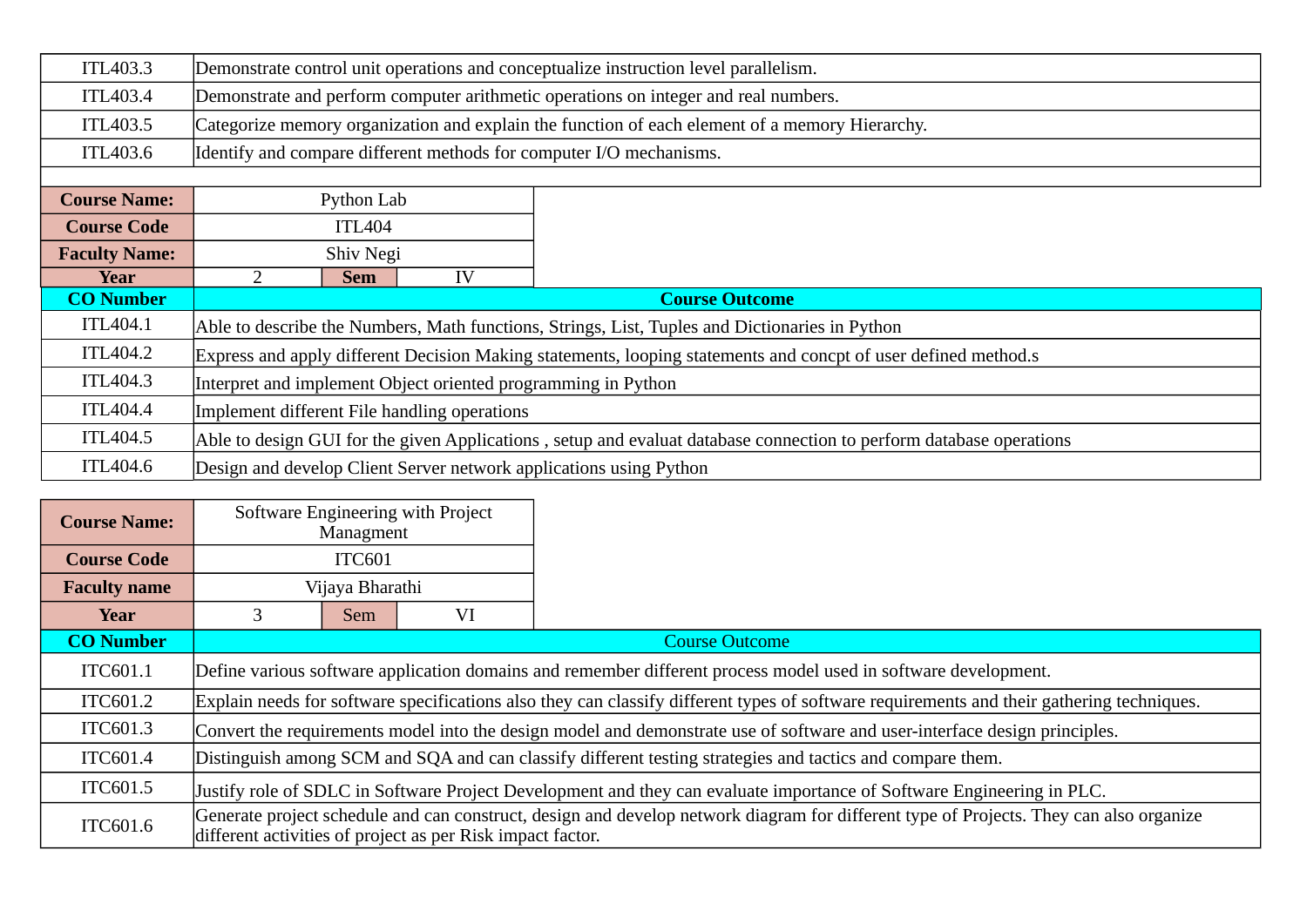| <b>Course Name:</b> |                                                                                                                                           |                                                                                                           | Data Mining & Business Intelligence |                                                                              |  |  |
|---------------------|-------------------------------------------------------------------------------------------------------------------------------------------|-----------------------------------------------------------------------------------------------------------|-------------------------------------|------------------------------------------------------------------------------|--|--|
| <b>Course Code</b>  |                                                                                                                                           | <b>ITC602</b>                                                                                             |                                     |                                                                              |  |  |
| <b>Faculty name</b> | Aruna Khubalkar                                                                                                                           |                                                                                                           |                                     |                                                                              |  |  |
| Year                |                                                                                                                                           | <b>Sem</b>                                                                                                | VI                                  |                                                                              |  |  |
| <b>CO Number</b>    |                                                                                                                                           |                                                                                                           |                                     | <b>Course Outcome</b>                                                        |  |  |
| ITC602.1            |                                                                                                                                           | Demonstrate an understanding of the importance of data mining and the principles of business intelligence |                                     |                                                                              |  |  |
| ITC602.2            | Organize and Prepare the data needed for data mining using preprocessing techniques                                                       |                                                                                                           |                                     |                                                                              |  |  |
| ITC602.3            | Perform exploratory analysis of the data to be used for mining.                                                                           |                                                                                                           |                                     |                                                                              |  |  |
| ITC602.4            | Implement the appropriate data mining methods like classification, clustering or Frequent Pattern mining on large data sets.              |                                                                                                           |                                     |                                                                              |  |  |
| ITC602.5            | Define and apply metrics to measure the performance of various data mining algorithms.                                                    |                                                                                                           |                                     |                                                                              |  |  |
|                     | Apply BI to solve practical problems : Analyze the problem domain, use the data collected in enterprise apply the appropriate data mining |                                                                                                           |                                     |                                                                              |  |  |
| ITC602.6            |                                                                                                                                           |                                                                                                           |                                     | technique, interpret and visualize the results and provide decision support. |  |  |

| <b>Course Name:</b> |                                                                                                 | <b>Cloud Computing Service</b>                    |    |                                                                                   |  |  |  |  |  |
|---------------------|-------------------------------------------------------------------------------------------------|---------------------------------------------------|----|-----------------------------------------------------------------------------------|--|--|--|--|--|
| <b>Course Code</b>  |                                                                                                 | <b>ITC603</b>                                     |    |                                                                                   |  |  |  |  |  |
| <b>Faculty name</b> |                                                                                                 | Sunantha K                                        |    |                                                                                   |  |  |  |  |  |
| Year                |                                                                                                 | Sem                                               | VI |                                                                                   |  |  |  |  |  |
| <b>CO Number</b>    |                                                                                                 |                                                   |    | <b>Course Outcome</b>                                                             |  |  |  |  |  |
| ITC603.1            |                                                                                                 |                                                   |    | Define cloud computing & memorize the different cloud service & deployment models |  |  |  |  |  |
| ITC603.2            | Describe the importance of virtualization along with their technologies                         |                                                   |    |                                                                                   |  |  |  |  |  |
| <b>ITC603.3</b>     |                                                                                                 | Use and Examine different cloud computing service |    |                                                                                   |  |  |  |  |  |
| ITC603.4            | Analyze the component of open stack & Google Cloud platform & understand Mobile Cloud Computing |                                                   |    |                                                                                   |  |  |  |  |  |
| ITC603.5            |                                                                                                 | Describe the key component of Amazon Web Service  |    |                                                                                   |  |  |  |  |  |
| ITC603.6            |                                                                                                 |                                                   |    | Design & Develop back up strategies for cloud data based on feature               |  |  |  |  |  |

| <b>Course Name:</b> |        | <b>Wireless Network</b>                                                                         |    |                                                                                                              |  |  |  |  |
|---------------------|--------|-------------------------------------------------------------------------------------------------|----|--------------------------------------------------------------------------------------------------------------|--|--|--|--|
| <b>Course Code</b>  | ITC604 |                                                                                                 |    |                                                                                                              |  |  |  |  |
| <b>Faculty name</b> |        | Tayyabli                                                                                        |    |                                                                                                              |  |  |  |  |
| Year                |        | Sem                                                                                             | VI |                                                                                                              |  |  |  |  |
| <b>CO Number</b>    |        |                                                                                                 |    | <b>Course Outcome</b>                                                                                        |  |  |  |  |
| ITC604.1            |        | Explain the basic concepts of wireless network and wireless generations.                        |    |                                                                                                              |  |  |  |  |
| ITC604.2            |        | Demonstrate the different wireless technologies such as CDMA, GSM, GPRS etc                     |    |                                                                                                              |  |  |  |  |
| ITC604.3            |        | Appraise the importance of Ad-hoc networks such as MANET and VANET and Wireless Sensor networks |    |                                                                                                              |  |  |  |  |
| <b>ITC604.4</b>     |        | Describe and judge the emerging wireless technologies standards such as WLL, WLAN, WPAN, WMAN.  |    |                                                                                                              |  |  |  |  |
| ITC604.5            |        | Explain the design considerations for deploying the wireless network infrastructure.            |    |                                                                                                              |  |  |  |  |
| ITC604.6            |        |                                                                                                 |    | Differentiate and support the security measures, standards. Services and layer wise security considerations. |  |  |  |  |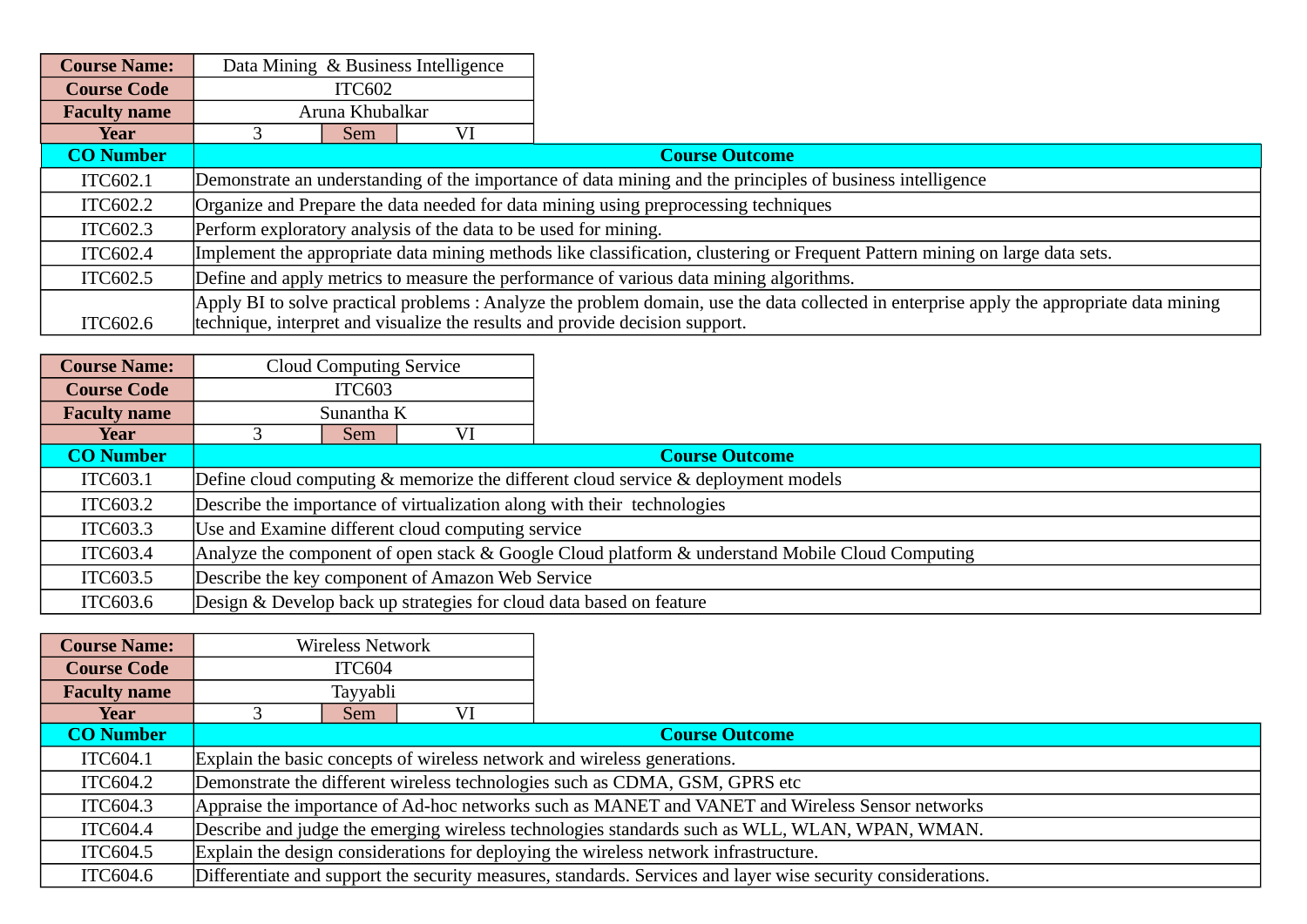| <b>Course Name:</b> |                                                                                                                                            | <b>Digital Forensiics</b>                                                                                                                                                                                                     |    |                                                                                                                                                             |  |  |  |  |  |
|---------------------|--------------------------------------------------------------------------------------------------------------------------------------------|-------------------------------------------------------------------------------------------------------------------------------------------------------------------------------------------------------------------------------|----|-------------------------------------------------------------------------------------------------------------------------------------------------------------|--|--|--|--|--|
| <b>Course Code</b>  |                                                                                                                                            | ITDLO-II-6023                                                                                                                                                                                                                 |    |                                                                                                                                                             |  |  |  |  |  |
| <b>Faculty name</b> |                                                                                                                                            | Janhavi B.                                                                                                                                                                                                                    |    |                                                                                                                                                             |  |  |  |  |  |
| Year                |                                                                                                                                            | Sem                                                                                                                                                                                                                           | VI |                                                                                                                                                             |  |  |  |  |  |
| <b>CO Number</b>    |                                                                                                                                            |                                                                                                                                                                                                                               |    | <b>Course Outcome</b>                                                                                                                                       |  |  |  |  |  |
|                     | ITDLO-11-6025.1 Define the concept of ethical hacking and its associated applications in Information Communication Technology (ICT) world. |                                                                                                                                                                                                                               |    |                                                                                                                                                             |  |  |  |  |  |
|                     |                                                                                                                                            |                                                                                                                                                                                                                               |    | ITDLO-11-6025.2 Underline the need of digital forensic and role of digital evidences                                                                        |  |  |  |  |  |
|                     |                                                                                                                                            | ITDLO-11-6025.3 Explain the methodology of incident response and various security issues in ICT world, and identify digital forensic tools for data collection                                                                |    |                                                                                                                                                             |  |  |  |  |  |
|                     |                                                                                                                                            | ITDLO-11-6025.4 Recognize the importance of digital forensic duplication and various tools for analysis to achieve adequate perspectives of digital forensic investigation in various applications /devices like Windows/Unix |    |                                                                                                                                                             |  |  |  |  |  |
|                     |                                                                                                                                            |                                                                                                                                                                                                                               |    | ITDLO-11-6025.5 Apply the knowledge of IDS to secure network and performing router and network analysis                                                     |  |  |  |  |  |
|                     |                                                                                                                                            |                                                                                                                                                                                                                               |    | ITDLO-11-6025.6 List the method to generate legal evidence and supporting investigation reports and will also be able to use various digital forensic tools |  |  |  |  |  |

| <b>Course Name:</b> |                                 | Software Design Lab       |    |                                                                                                                                                   |
|---------------------|---------------------------------|---------------------------|----|---------------------------------------------------------------------------------------------------------------------------------------------------|
| <b>Course Code</b>  |                                 | <b>ITL601</b>             |    |                                                                                                                                                   |
| <b>Faculty name</b> |                                 | Vijaya Bharathi           |    |                                                                                                                                                   |
| Year                | 3<br>VI<br>Sem                  |                           |    |                                                                                                                                                   |
| <b>CO Number</b>    |                                 |                           |    | <b>Course Outcome</b>                                                                                                                             |
| <b>ITL601.1</b>     | Model the System with UML.      |                           |    |                                                                                                                                                   |
| ITL601.2            | Deploy Structural Modeling.     |                           |    |                                                                                                                                                   |
| ITL601.3            | Deploy Behavioral Modeling.     |                           |    |                                                                                                                                                   |
| ITL601.4            | Deploy Architectural Modeling.  |                           |    |                                                                                                                                                   |
| ITL601.5            |                                 |                           |    | Examine estimation about schedule and cost for project development.                                                                               |
| <b>ITL601.6</b>     | Select project development tool |                           |    |                                                                                                                                                   |
|                     |                                 |                           |    |                                                                                                                                                   |
| <b>Course Name:</b> |                                 | Business Intelligence Lab |    |                                                                                                                                                   |
| <b>Course Code</b>  |                                 | <b>ITL602</b>             |    |                                                                                                                                                   |
| <b>Faculty name</b> |                                 | Aruna Khubalkar           |    |                                                                                                                                                   |
| Year                | 3                               | <b>Sem</b>                | VI |                                                                                                                                                   |
| <b>CO Number</b>    |                                 |                           |    | <b>Course Outcome</b>                                                                                                                             |
| <b>ITL602.1</b>     |                                 |                           |    | Identify sources of Data for mining and perform data exploration                                                                                  |
| ITL602.2            |                                 |                           |    | Organize and prepare the data needed for data mining algorithms in terms of attributes and class inputs, training, validating, and testing files. |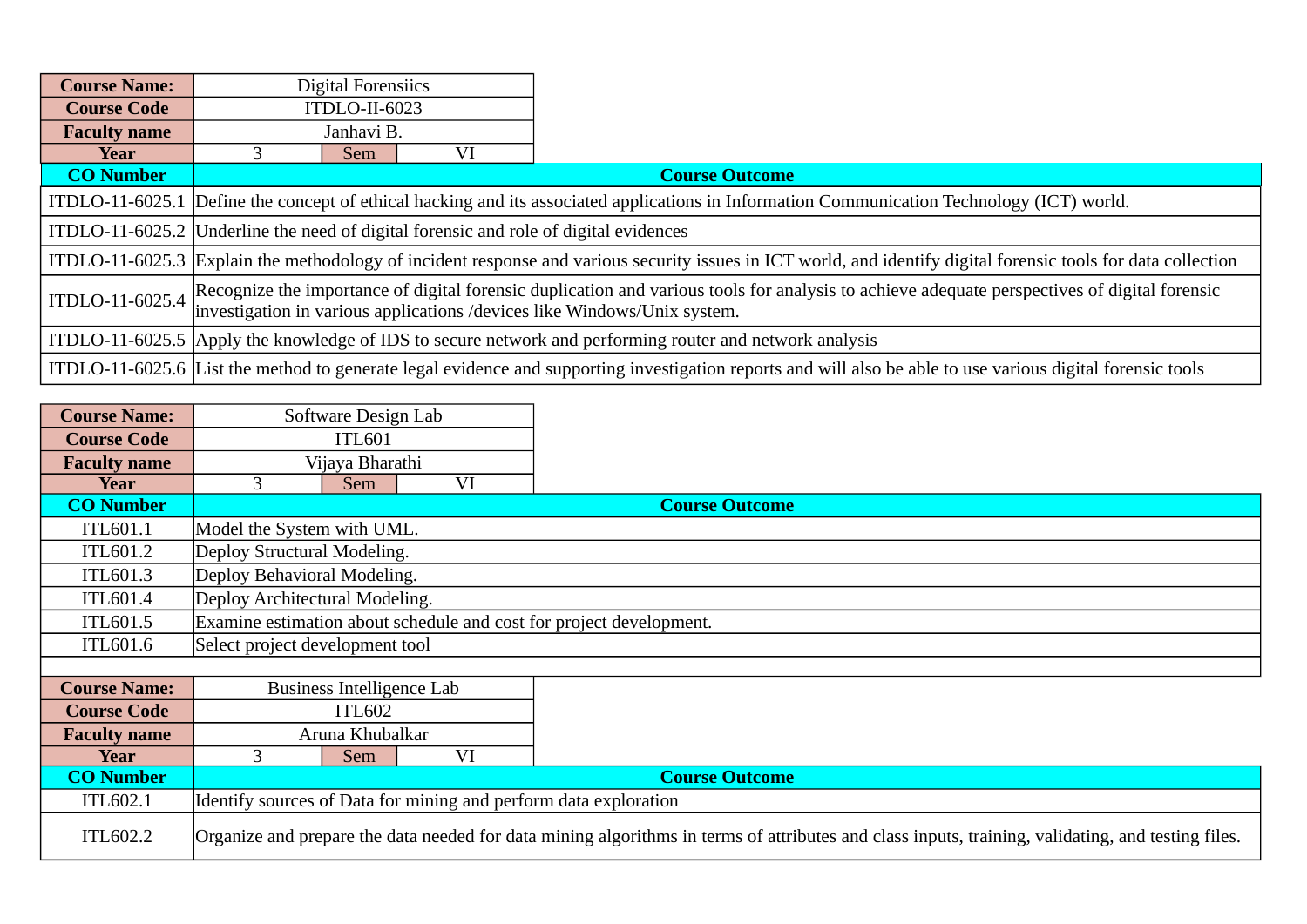| ITL602.3        | Implement the appropriate data mining methods like classification, clustering or association mining on large data sets using open source tools<br>llike WEKA                                                             |
|-----------------|--------------------------------------------------------------------------------------------------------------------------------------------------------------------------------------------------------------------------|
| ITL602.4        | Implement various data mining algorithms from scratch using languages like Python/ Java etc.                                                                                                                             |
| <b>ITL602.5</b> | Evaluate and compare performance of some available BI packages                                                                                                                                                           |
| ITL602.6        | Apply BI to solve practical problems: Analyze the problem domain, use the data collected in enterprise apply the appropriate data mining<br>technique, interpret and visualize the results and provide decision support. |

| <b>Course Name:</b> |            | Cloud Service Design Lab                                                                                      |                                       |                                                                                                                |  |  |  |
|---------------------|------------|---------------------------------------------------------------------------------------------------------------|---------------------------------------|----------------------------------------------------------------------------------------------------------------|--|--|--|
| <b>Course Code</b>  |            | <b>ITL603</b>                                                                                                 |                                       |                                                                                                                |  |  |  |
| <b>Faculty name</b> | Sunantha K |                                                                                                               |                                       |                                                                                                                |  |  |  |
| Year                | 3          | <b>Sem</b>                                                                                                    | VI                                    |                                                                                                                |  |  |  |
| <b>CO Number</b>    |            |                                                                                                               |                                       | <b>Course Outcome</b>                                                                                          |  |  |  |
| ITL603.1            |            |                                                                                                               |                                       | Students will be able to understand and implemnt virtualization using different Types of Hypervisors           |  |  |  |
| ITL603.2            |            |                                                                                                               |                                       | Students will be able to demonstrate on demand application delivery over the the web                           |  |  |  |
| <b>ITL603.3</b>     |            |                                                                                                               |                                       | studenst will be able to install and configure open source cloud enviornment                                   |  |  |  |
| ITL603.4            |            |                                                                                                               |                                       | Students will be able to analyze and understand the fucntioning of different components involved in Amazon Web |  |  |  |
| ITL603.5            |            |                                                                                                               |                                       | Studnets will be able to demonstarte platform as service using Google App Engine                               |  |  |  |
| ITL603.6            |            | Studnets will be able to design & synthezise storage as a service using own cloud                             |                                       |                                                                                                                |  |  |  |
|                     |            |                                                                                                               |                                       |                                                                                                                |  |  |  |
| <b>Course Name:</b> |            | <b>Sensor Network Lab</b>                                                                                     |                                       |                                                                                                                |  |  |  |
| <b>Course Code</b>  | ITCL604    |                                                                                                               |                                       |                                                                                                                |  |  |  |
| <b>Faculty name</b> |            |                                                                                                               | Prasad Padalkar / Nilesh G / Anagha S |                                                                                                                |  |  |  |
| <b>Year</b>         | 3          | <b>Sem</b>                                                                                                    | VI                                    |                                                                                                                |  |  |  |
| <b>CO Number</b>    |            |                                                                                                               |                                       | <b>Course Outcome</b>                                                                                          |  |  |  |
| <b>ITL604.1</b>     |            | Identify the requirements for the real world problems                                                         |                                       |                                                                                                                |  |  |  |
| ITL604.2            |            | Conduct a survey of several available literatures in the preferred field of study                             |                                       |                                                                                                                |  |  |  |
| ITL604.3            |            | Study and enhance software/ hardware skills                                                                   |                                       |                                                                                                                |  |  |  |
| ITL604.4            |            | Demonstrate and build the project successfully by hardware/sensor requirements, coding, emulating and testing |                                       |                                                                                                                |  |  |  |
| ITL604.5            |            |                                                                                                               |                                       | To report and present the findings of the study conducted in the preferred domain                              |  |  |  |
| <b>ITL604.6</b>     |            |                                                                                                               |                                       | Demonstrate an ability to work in teams and manage the conduct of the research study                           |  |  |  |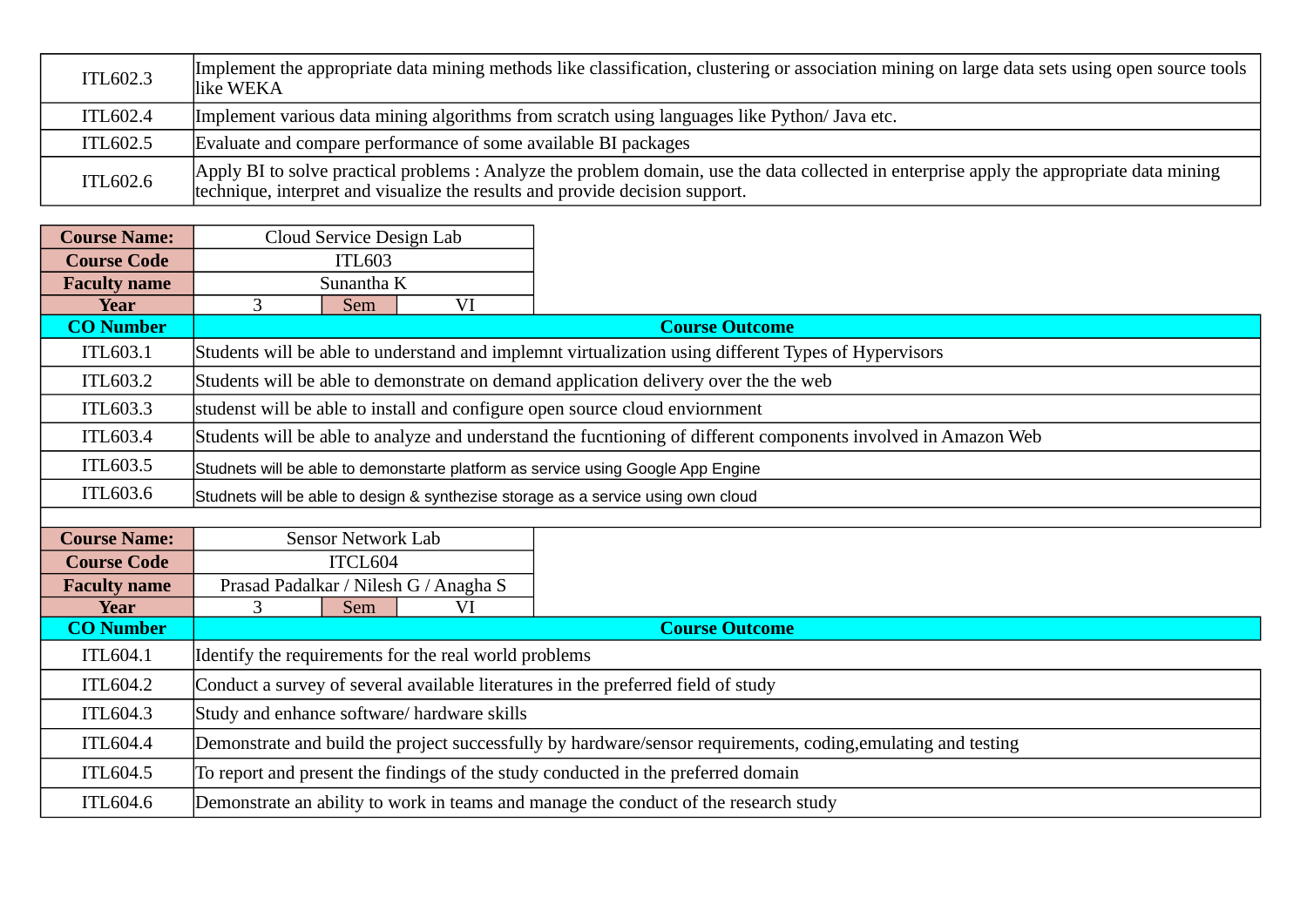| <b>Course Name:</b>             | Mini Project                                                                                                                                                                                           |             |                                                                                       |  |  |  |  |
|---------------------------------|--------------------------------------------------------------------------------------------------------------------------------------------------------------------------------------------------------|-------------|---------------------------------------------------------------------------------------|--|--|--|--|
| <b>Course Code</b>              | <b>ITM605</b>                                                                                                                                                                                          |             |                                                                                       |  |  |  |  |
| <b>Faculty name</b>             | Ms. Vijayabharathi Jagan                                                                                                                                                                               |             |                                                                                       |  |  |  |  |
| <b>Year</b>                     | 3<br>Sem                                                                                                                                                                                               | VI          |                                                                                       |  |  |  |  |
| <b>CO Number</b>                |                                                                                                                                                                                                        |             | <b>Course Outcome</b>                                                                 |  |  |  |  |
| ITM605.1                        | Discover potential research areas in the field of IT                                                                                                                                                   |             |                                                                                       |  |  |  |  |
| ITM605.2                        |                                                                                                                                                                                                        |             | Conduct a survey of several available literature in the preferred field of study      |  |  |  |  |
| ITM605.3                        |                                                                                                                                                                                                        |             | Compare and contrast the several existing solutions for research challenge            |  |  |  |  |
| ITM605.4                        |                                                                                                                                                                                                        |             | Demonstrate an ability to work in teams and manage the conduct of the research study. |  |  |  |  |
| ITM605.5                        |                                                                                                                                                                                                        |             | Formulate and propose a plan for creating a solution for the research plan identified |  |  |  |  |
| ITM605.6                        |                                                                                                                                                                                                        |             | To report and present the findings of the study conducted in the preferred domain     |  |  |  |  |
|                                 |                                                                                                                                                                                                        |             |                                                                                       |  |  |  |  |
| <b>Course Name:</b>             | <b>Big Data Analytics</b>                                                                                                                                                                              |             |                                                                                       |  |  |  |  |
| <b>Course Code</b>              | <b>ITC801</b>                                                                                                                                                                                          |             |                                                                                       |  |  |  |  |
| <b>Faculty name</b>             | <b>Uday Nayak</b>                                                                                                                                                                                      |             |                                                                                       |  |  |  |  |
| <b>Year</b><br><b>CO Number</b> | 4<br><b>Sem</b>                                                                                                                                                                                        | <b>VIII</b> | <b>Course Outcome</b>                                                                 |  |  |  |  |
| ITC801.1                        |                                                                                                                                                                                                        |             |                                                                                       |  |  |  |  |
| ITC801.2                        | $\vert$ Explain the motivation for big data systems and identify the main sources of Big Data in the real world                                                                                        |             |                                                                                       |  |  |  |  |
| <b>ITC801.3</b>                 | Demonstrate an ability to use frameworks like Hadoop, NoSQL to efficiently store retrieve and process Big Data for Analytics.<br>Implement several Data Intensive tasks using the Map Reduce Paradigm. |             |                                                                                       |  |  |  |  |
| <b>ITC801.4</b>                 | Apply several newer algorithms for Clustering Classifying and finding associations in Big Data                                                                                                         |             |                                                                                       |  |  |  |  |
| <b>ITC801.5</b>                 |                                                                                                                                                                                                        |             |                                                                                       |  |  |  |  |
| ITC801.6                        | Design algorithms to analyze Big data like streams, Web Graphs and Social Media data<br>Design and implement successful Recommendation engines for enterprises                                         |             |                                                                                       |  |  |  |  |
|                                 |                                                                                                                                                                                                        |             |                                                                                       |  |  |  |  |
|                                 |                                                                                                                                                                                                        |             |                                                                                       |  |  |  |  |
| <b>Course Name:</b>             | Internet of Everything                                                                                                                                                                                 |             |                                                                                       |  |  |  |  |
| <b>Course Code</b>              | <b>ITC802</b>                                                                                                                                                                                          |             |                                                                                       |  |  |  |  |
| <b>Faculty name</b>             | Tayyabali                                                                                                                                                                                              |             |                                                                                       |  |  |  |  |
| <b>Year</b>                     | $\overline{4}$<br><b>Sem</b>                                                                                                                                                                           | <b>VIII</b> |                                                                                       |  |  |  |  |
| <b>CO Number</b>                |                                                                                                                                                                                                        |             | <b>Course Outcome</b>                                                                 |  |  |  |  |
| ITC802.1                        | Students will apply the concepts of the Internet of Things                                                                                                                                             |             |                                                                                       |  |  |  |  |
| <b>ITC802.2</b>                 | Identify the different technologies used in Internet of Things.                                                                                                                                        |             |                                                                                       |  |  |  |  |
| <b>ITC802.3</b>                 | Apply IoT to different applications in various domains                                                                                                                                                 |             |                                                                                       |  |  |  |  |
| <b>ITC802.4</b>                 | Analyze and evaluate protocols used in IoT.                                                                                                                                                            |             |                                                                                       |  |  |  |  |
| <b>ITC802.5</b>                 | Design and develop smart city-based applications using IoT.                                                                                                                                            |             |                                                                                       |  |  |  |  |
| ITC802.6                        | Analyze and evaluate the data received through sensors in IoT.                                                                                                                                         |             |                                                                                       |  |  |  |  |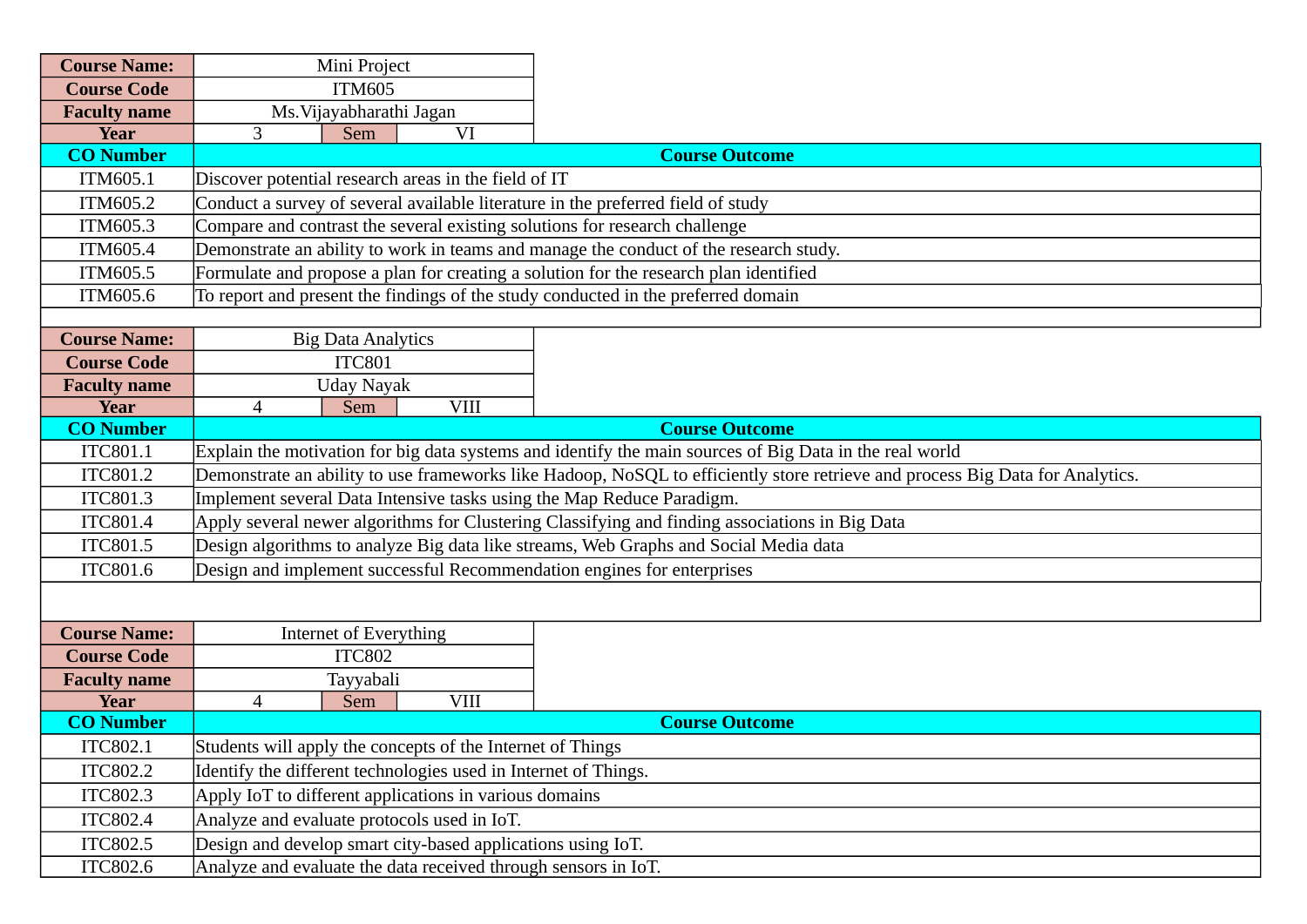| <b>Course Name:</b> | <b>User Interaction Design</b>                                                                       |                 |                                      |                                                                                                                 |  |  |
|---------------------|------------------------------------------------------------------------------------------------------|-----------------|--------------------------------------|-----------------------------------------------------------------------------------------------------------------|--|--|
| <b>Course Code</b>  |                                                                                                      | ITDLO8041       |                                      |                                                                                                                 |  |  |
| <b>Faculty name</b> |                                                                                                      | Nilesh Ghavate  |                                      |                                                                                                                 |  |  |
| <b>Year</b>         | 4                                                                                                    | Sem             | <b>VIII</b>                          |                                                                                                                 |  |  |
| <b>CO Number</b>    |                                                                                                      |                 |                                      | <b>Course Outcome</b>                                                                                           |  |  |
| <b>ITDLO8041.1</b>  |                                                                                                      |                 |                                      | Students will be able to identify and criticize bad features of interface designs.                              |  |  |
| <b>ITDLO8041.2</b>  |                                                                                                      |                 |                                      | Students will be able to predict good features of interface designs.                                            |  |  |
| <b>ITDLO8041.3</b>  |                                                                                                      |                 |                                      | Students will be able to illustrate and analyze user needs and formulate user design specifications.            |  |  |
| ITDLO8041.4         |                                                                                                      |                 |                                      | Students will be able to interpret and evaluate the data collected during the process.                          |  |  |
| <b>ITDLO8041.5</b>  |                                                                                                      |                 |                                      | Students will be able to evaluate designs based on theoretical frameworks and methodological approaches.        |  |  |
| <b>ITDLO8041.6</b>  |                                                                                                      |                 |                                      | Students will be able to produce/show better techniques to improve the user interaction design Interfaces.      |  |  |
|                     |                                                                                                      |                 |                                      |                                                                                                                 |  |  |
| <b>Course Name:</b> |                                                                                                      |                 | <b>Information Retrieval Systems</b> |                                                                                                                 |  |  |
| <b>Course Code</b>  |                                                                                                      | ITDLO8042       |                                      |                                                                                                                 |  |  |
| <b>Faculty name</b> |                                                                                                      | Aruna Khubalkar |                                      |                                                                                                                 |  |  |
| Year                | 4                                                                                                    | Sem             | <b>VIII</b>                          |                                                                                                                 |  |  |
| <b>CO Number</b>    |                                                                                                      |                 |                                      | <b>Course Outcome</b>                                                                                           |  |  |
| <b>ITDLO8042.1</b>  | Students will define and describe the objectives the basic concepts of Information retrieval system. |                 |                                      |                                                                                                                 |  |  |
| <b>ITDLO8042.2</b>  | Students will evaluate the taxonomy of different information retrieval models.                       |                 |                                      |                                                                                                                 |  |  |
| <b>ITDLO8042.3</b>  | Students will solve and process text and multimedia retrieval queries and their operations           |                 |                                      |                                                                                                                 |  |  |
| <b>ITDLO8042.4</b>  |                                                                                                      |                 |                                      | Students will distinguish & evaluate text processing techniques and operations in information retrieval system. |  |  |
| <b>ITDLO8042.5</b>  |                                                                                                      |                 |                                      | Students will demonstrate and evaluate various indexing and searching techniques.                               |  |  |
| <b>ITDLO8042.6</b>  |                                                                                                      |                 |                                      | Student will design the user interface for an information retrieval system.                                     |  |  |

| <b>Course Name:</b> |                                                                                           | <b>Enterprise Resource Planning</b>                                  |      |                                                                                                          |  |  |  |  |
|---------------------|-------------------------------------------------------------------------------------------|----------------------------------------------------------------------|------|----------------------------------------------------------------------------------------------------------|--|--|--|--|
| <b>Course Code</b>  |                                                                                           | ITDLO8045                                                            |      |                                                                                                          |  |  |  |  |
| <b>Faculty name</b> | Anagha Shastri                                                                            |                                                                      |      |                                                                                                          |  |  |  |  |
| Year                |                                                                                           | Sem                                                                  | VIII |                                                                                                          |  |  |  |  |
| <b>CO Number</b>    |                                                                                           |                                                                      |      | <b>Course Outcome</b>                                                                                    |  |  |  |  |
| ITDLO8045.1         |                                                                                           | Visualize the basic structure and explain the basic concepts of ERP. |      |                                                                                                          |  |  |  |  |
| <b>ITDLO8045.2</b>  | Describe different technologies used in ERP.                                              |                                                                      |      |                                                                                                          |  |  |  |  |
| <b>ITDLO8045.3</b>  | Explain and apply the concepts of ERP Manufacturing perspective and ERP modules.          |                                                                      |      |                                                                                                          |  |  |  |  |
| <b>ITDLO8045.4</b>  | Discuss the benefits of ERP                                                               |                                                                      |      |                                                                                                          |  |  |  |  |
| ITDLO8045.5         | Compare features of various ERP softwares and simulate ERP life cycle using modern tools. |                                                                      |      |                                                                                                          |  |  |  |  |
| ITDLO8045.6         |                                                                                           |                                                                      |      | Develop e-business design for web portals and describe payment methods, e- procurement and e-governance. |  |  |  |  |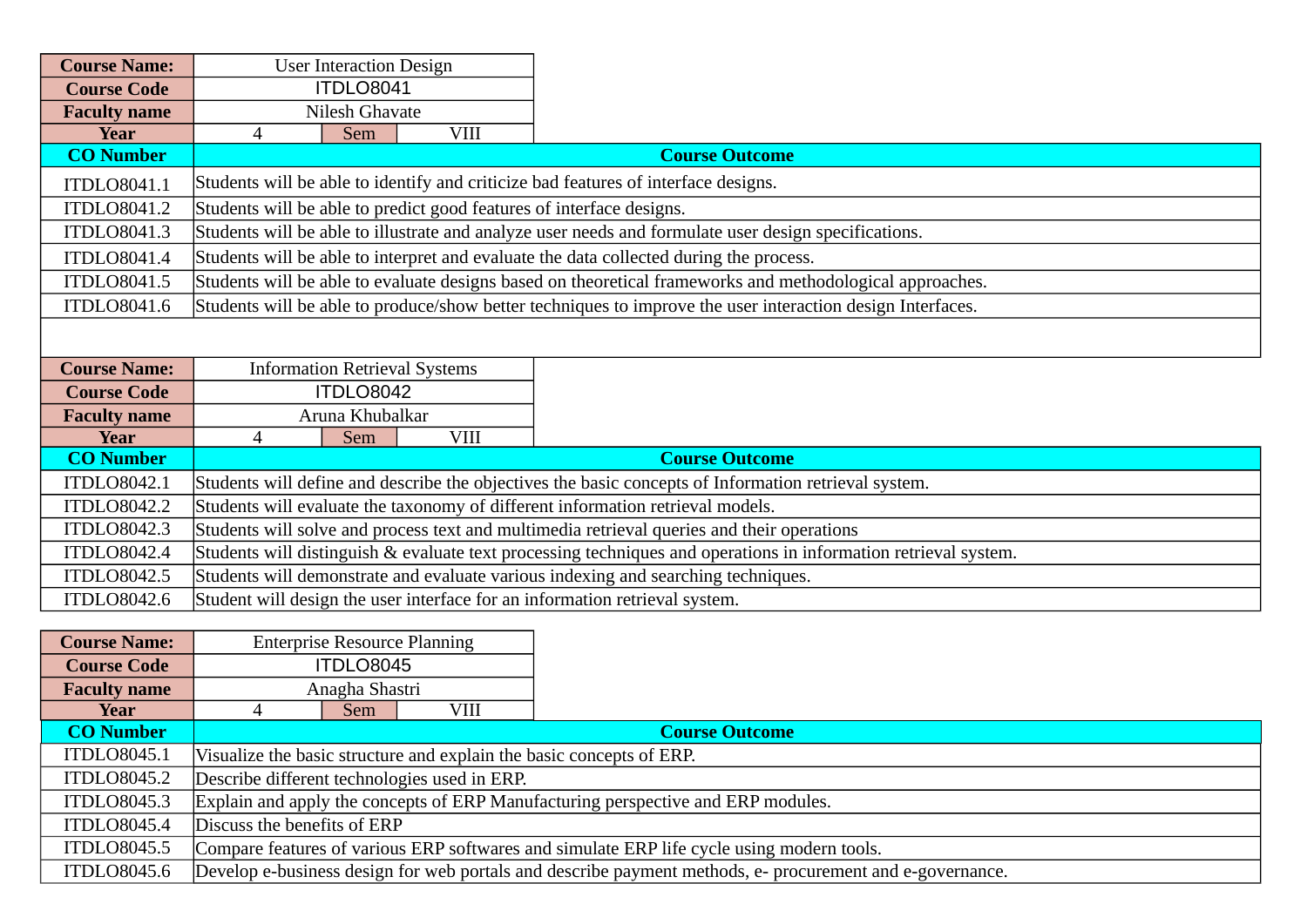| <b>Course Name:</b> |             | Big Data Lab |                                                                                       |                                                                                                |
|---------------------|-------------|--------------|---------------------------------------------------------------------------------------|------------------------------------------------------------------------------------------------|
| <b>Course Code</b>  | ITL801      |              |                                                                                       |                                                                                                |
| <b>Faculty name</b> | Uday Nayak  |              |                                                                                       |                                                                                                |
| Year                | Sem<br>VIII |              |                                                                                       |                                                                                                |
| <b>CO Number</b>    |             |              |                                                                                       | <b>Course Outcome</b>                                                                          |
| ITC801.1            |             |              |                                                                                       | Demonstrate capability to use Big Data Frameworks like Hadoop                                  |
| ITC801.2            |             |              |                                                                                       | Program applications using tools like Hive, pig, , NO SQL and MongoDB for Big data Applicaions |
| <b>ITC801.3</b>     |             |              |                                                                                       | Construct scalable algorithms for large Datasets using Map Reduce techniques                   |
| <b>ITC801.4</b>     |             |              | Implement algorithms for Clustering, Classifying and finding associations in Big Data |                                                                                                |
| ITC801.5            |             |              |                                                                                       | Design and implement algorithms to analyze Big data like streams, Web Graphs                   |
| <b>ITC801.6</b>     |             |              |                                                                                       | Apply the knowledge of Big Data gained to fully develop a BDA applications for real life       |

| <b>Course Name:</b> |                                                                                                                                          | Internet of Everything Lab |                                                        |                                                                                                                |  |  |  |
|---------------------|------------------------------------------------------------------------------------------------------------------------------------------|----------------------------|--------------------------------------------------------|----------------------------------------------------------------------------------------------------------------|--|--|--|
| <b>Course Code</b>  |                                                                                                                                          | <b>ITL802</b>              |                                                        |                                                                                                                |  |  |  |
| <b>Faculty name</b> | Tayyabali                                                                                                                                |                            |                                                        |                                                                                                                |  |  |  |
| Year                | 4                                                                                                                                        | Sem                        | <b>VIII</b>                                            |                                                                                                                |  |  |  |
| <b>CO Number</b>    |                                                                                                                                          |                            |                                                        | <b>Course Outcome</b>                                                                                          |  |  |  |
| ITL802.1            |                                                                                                                                          |                            | Identify the requirements for the real world problems. |                                                                                                                |  |  |  |
| ITL802.2            |                                                                                                                                          |                            |                                                        | Conduct a survey of several available literatures in the preferred field of study.                             |  |  |  |
| <b>ITL802.3</b>     |                                                                                                                                          |                            |                                                        | Study and enhance software/hardware skills related to IoT and Cloud technologies                               |  |  |  |
| <b>ITL802.4</b>     |                                                                                                                                          |                            |                                                        | Demonstrate and build the project successfully by hardware/sensor requirements, coding, emulating and testing. |  |  |  |
| ITL802.5            |                                                                                                                                          |                            |                                                        | To report and present the findings of the study conducted in the preferred domain                              |  |  |  |
| ITL802.6            |                                                                                                                                          |                            |                                                        | Demonstrate an ability to work in teams and manage the conduct of the research study.                          |  |  |  |
|                     |                                                                                                                                          |                            |                                                        |                                                                                                                |  |  |  |
| <b>Course Name:</b> |                                                                                                                                          | DevOps Lab                 |                                                        |                                                                                                                |  |  |  |
| <b>Course Code</b>  |                                                                                                                                          | <b>ITL803</b>              |                                                        |                                                                                                                |  |  |  |
| <b>Faculty name</b> |                                                                                                                                          | Sunantha/Vijaya            |                                                        |                                                                                                                |  |  |  |
| Year                | 4                                                                                                                                        | <b>Sem</b>                 | <b>VIII</b>                                            |                                                                                                                |  |  |  |
| <b>CO Number</b>    |                                                                                                                                          | <b>Course Outcome</b>      |                                                        |                                                                                                                |  |  |  |
| ITL803.1            | Remember the importance of DevOps tools used in software development life cycle                                                          |                            |                                                        |                                                                                                                |  |  |  |
| <b>ITL803.2</b>     | Understand the importance of Jenkins, which is used to build & test software Applications & Continuous integration in Devops Environment |                            |                                                        |                                                                                                                |  |  |  |
| <b>ITL803.3</b>     |                                                                                                                                          |                            | Examine the different version control strategy         |                                                                                                                |  |  |  |
| <b>ITL803.4</b>     |                                                                                                                                          |                            |                                                        | Analyze & illustrate the Containerization of OS images and deployment of applications over Dockers             |  |  |  |
| <b>ITL803.5</b>     |                                                                                                                                          |                            |                                                        | Summarize the importance of Software configuration Management in DevOps                                        |  |  |  |